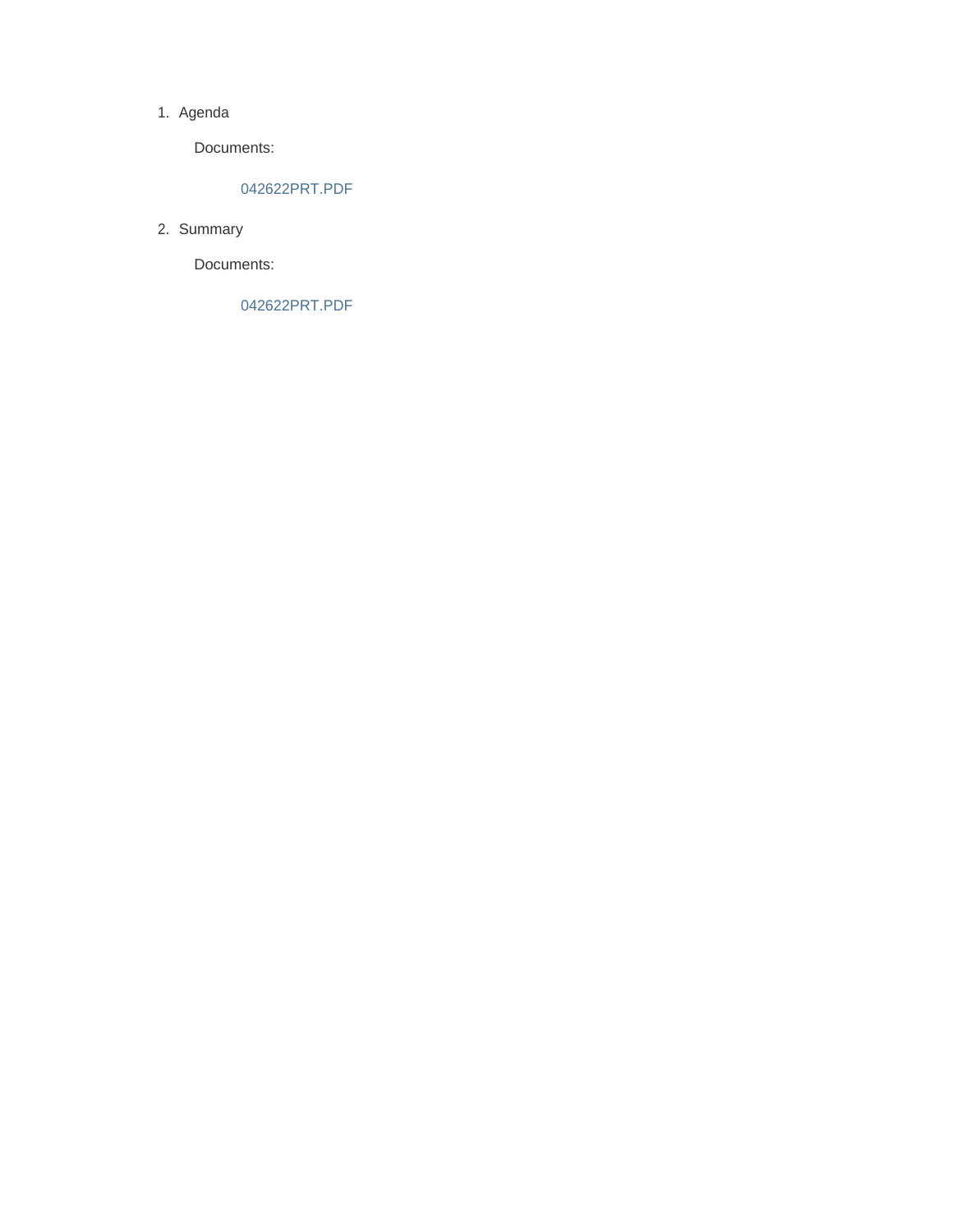

### **City of Marietta**

205 Lawrence Street Post Office Box 609 Marietta, Georgia 30061

## **Meeting Agenda**

### **PARKS, RECREATION AND TOURISM COMMITTEE**

|                         | Johnny Walker, Chairman<br>Andre L. Sims, Vice Chair<br><b>Grif Chalfant</b> |
|-------------------------|------------------------------------------------------------------------------|
| Tuesday, April 26, 2022 | <b>Council Chamber</b>                                                       |

*Immediately Following Personnel and Insurance Committee*

#### **CALL TO ORDER:**

#### **MINUTES:**

**20220358 Regular Meeting - March 29, 2022**

Review and approval of the March 29, 2022 meeting minutes.

#### **BUSINESS:**

| 20220410 | <b>PAL Report</b>                                                                                    |
|----------|------------------------------------------------------------------------------------------------------|
|          | PAL Report for April 2022                                                                            |
| 20220411 | <b>2009 Parks Bond Report</b>                                                                        |
|          | Progress Report of Projects Funded by the 2009 Parks Bond.                                           |
| 20220412 | <b>Whitaker Estate Quarterly Report</b>                                                              |
|          | Quarterly report of financial activity related to the Whitaker Estate.                               |
| 20220413 | Recreation Facilities Quarterly Report for the 3rd Quarter of FY22.                                  |
|          | Report of activities at indoor and outdoor recreation facilities from January through March<br>2022. |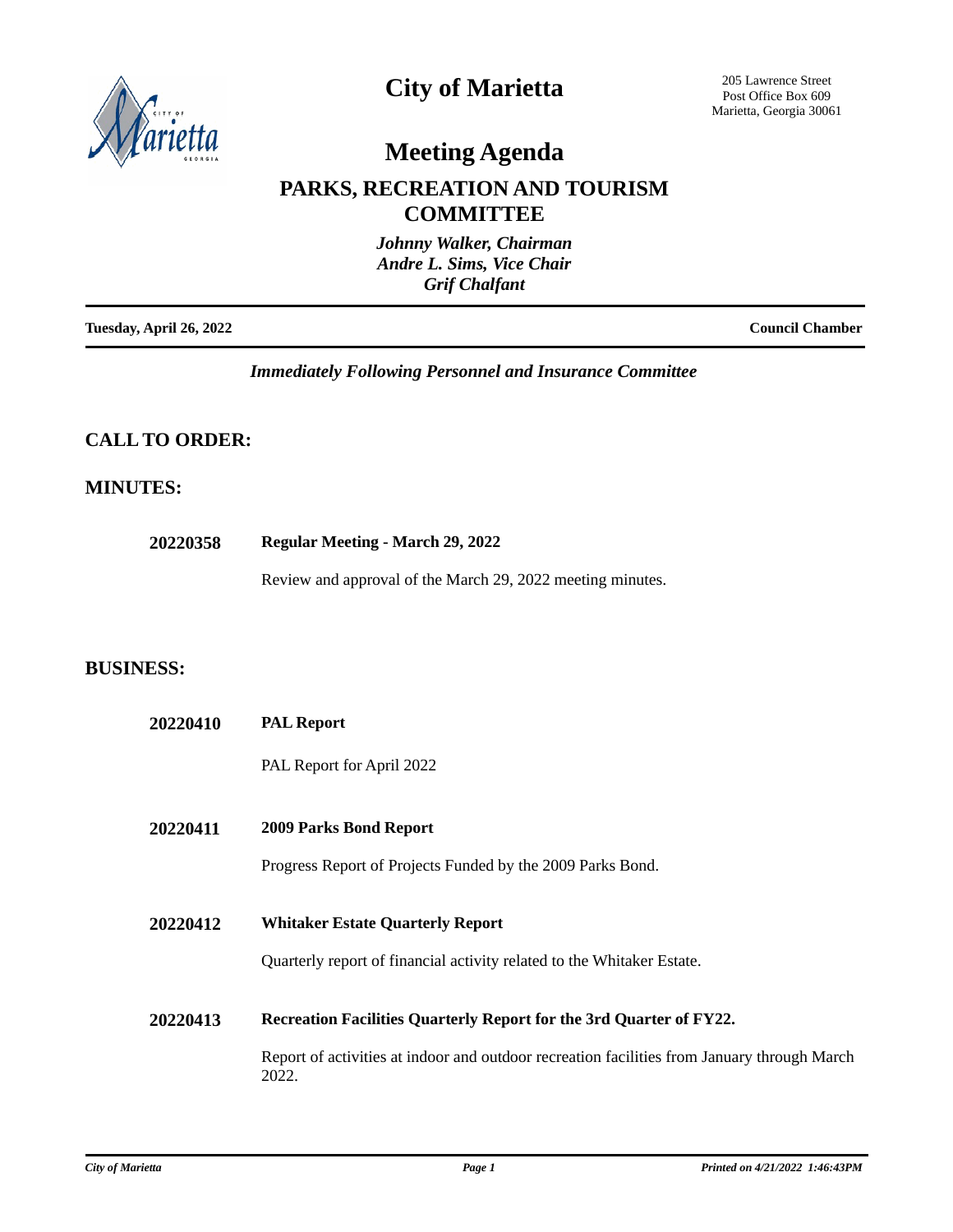#### **20220430 Summer Camp Funding Memorandum of Understanding**

Motion to approve a Memorandum of Understanding to accept \$10,000 for summer camp grant funding for the Building Opportunities for Out-of-School Time (BOOST) Grant Program, administered by the Georgia Parks and Recreation Association (GRPA).

#### **ADJOURNMENT:**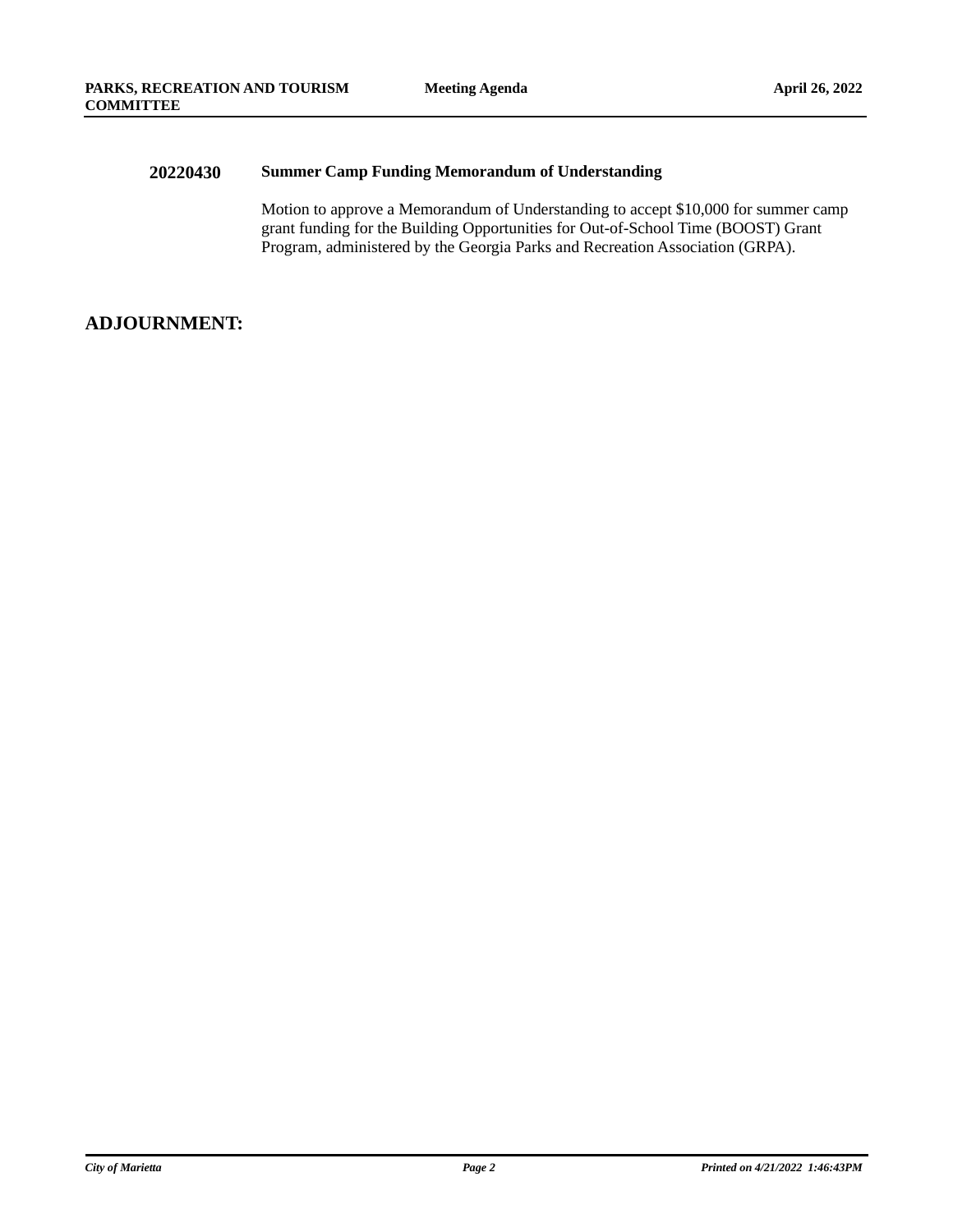

# **City of Marietta**

# **Meeting Summary**

### **PARKS, RECREATION AND TOURISM COMMITTEE**

| Johnny Walker, Chairman<br>Andre L. Sims, Vice Chair<br><b>Grif Chalfant</b> |                                                                                                                   |  |
|------------------------------------------------------------------------------|-------------------------------------------------------------------------------------------------------------------|--|
| Tuesday, April 26, 2022<br><b>Council Chamber</b>                            |                                                                                                                   |  |
| <b>Immediately Following Personnel and Insurance Committee</b>               |                                                                                                                   |  |
| 20220358                                                                     | <b>Regular Meeting - March 29, 2022</b>                                                                           |  |
|                                                                              | Review and approval of the March 29, 2022 meeting minutes.<br><b>Approved and Finalized</b>                       |  |
| 20220410                                                                     | <b>PAL Report</b>                                                                                                 |  |
|                                                                              | PAL Report for April 2022                                                                                         |  |
|                                                                              | Motion to approve a grant to the PAL Summer Camp program in the amount of<br>\$25,000. (See agenda item 20220453) |  |
|                                                                              | <b>Reported</b>                                                                                                   |  |
| 20220411                                                                     | <b>2009 Parks Bond Report</b>                                                                                     |  |
|                                                                              | Progress Report of Projects Funded by the 2009 Parks Bond.<br><b>Reported</b>                                     |  |
| 20220412                                                                     | <b>Whitaker Estate Quarterly Report</b>                                                                           |  |
|                                                                              | Quarterly report of financial activity related to the Whitaker Estate.<br><b>Reported</b>                         |  |
| 20220413                                                                     | Recreation Facilities Quarterly Report for the 3rd Quarter of FY22.                                               |  |
|                                                                              | Report of activities at indoor and outdoor recreation facilities from January<br>through March 2022.<br>Reported  |  |